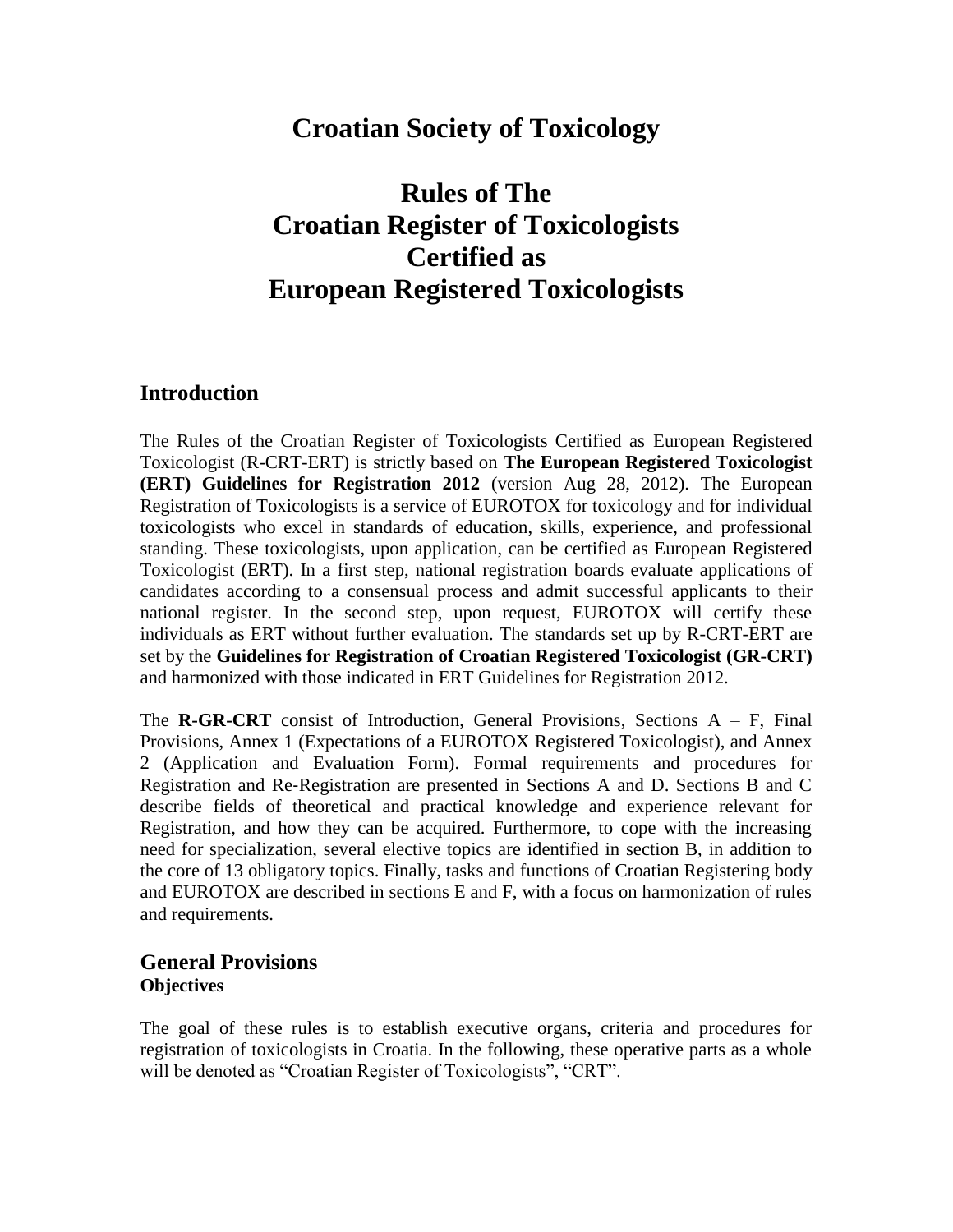The objectives of the CRT-ERT are

- 1. to recognize experienced scientists and clinicians who are actively engaged in the field of toxicology.
- 2. to ensure that Registered Toxicologists observe and maintain high standards of professional competence and ethical conduct.

### **Definitions**

- 1. "Toxicologist" is a professional involved in clinical and/or experimental toxicology, the study of hazard and risk of different chemical, physical and/or biological noxes to human health and/or ecosystem. He/she may study adverse effects of exposure to specific noxes, mechanism of action, toxodynamics, toxokinetics, ecological fate, procedures and approaches in diagnostics, treatments and therapies, prevention of intoxication and poisoning caused death cases.
- 2. "The Registration Panel" means the committee that assesses candidates for inclusion on the register and/or for maintenance of registration.
- 3. "The chairman" is the person so elected for a specified period of time by the registration committee.
- 4. "The vice-chairman" is the person so elected for a specified period of time by the registration committee.
- 5. "The secretary" is the person so elected for a specified period of time by the Registration Panel.
- 6. "The Register", without qualification, shall mean the register of toxicologists in Croatia containing the list of names of the members on whom the CRT has conferred a registered title, their affiliations and area of expertise.
- 7. "Croatian Registered Toxicologist" shall mean a person whose name appears on the Register.
- 8. "EUROTOX Registered Toxicologist (ERT) shall mean a person whose name appears on the EUROTOX register.
- 9. "Croatian Society of Toxicology" (CROTOX) means the association of toxicologists in Croatia.
- 10. "EUROTOX" means the association of European Toxicologists & European Societies of Toxicology
- 11. "IUTOX" means the International Union of Toxicology, a worldwide scientific organization that promotes the field of toxicology
- 12. "Appeals Committee" shall comprise of a panel of three individuals eminent in the field of toxicology.

### **A. Registration and Membership in Croatian Register of Toxicologists (Procedures and Requirements)**

### **A1. Registration Procedure**

Toxicologists wishing to apply for inclusion in the Register should use the approved application form, which is available from the office of the chairman.

Toxicologists eligible for application should be members either of CROTOX, EUROTOX, IUTOX or their associated societies. The applicant should be in good standing regarding the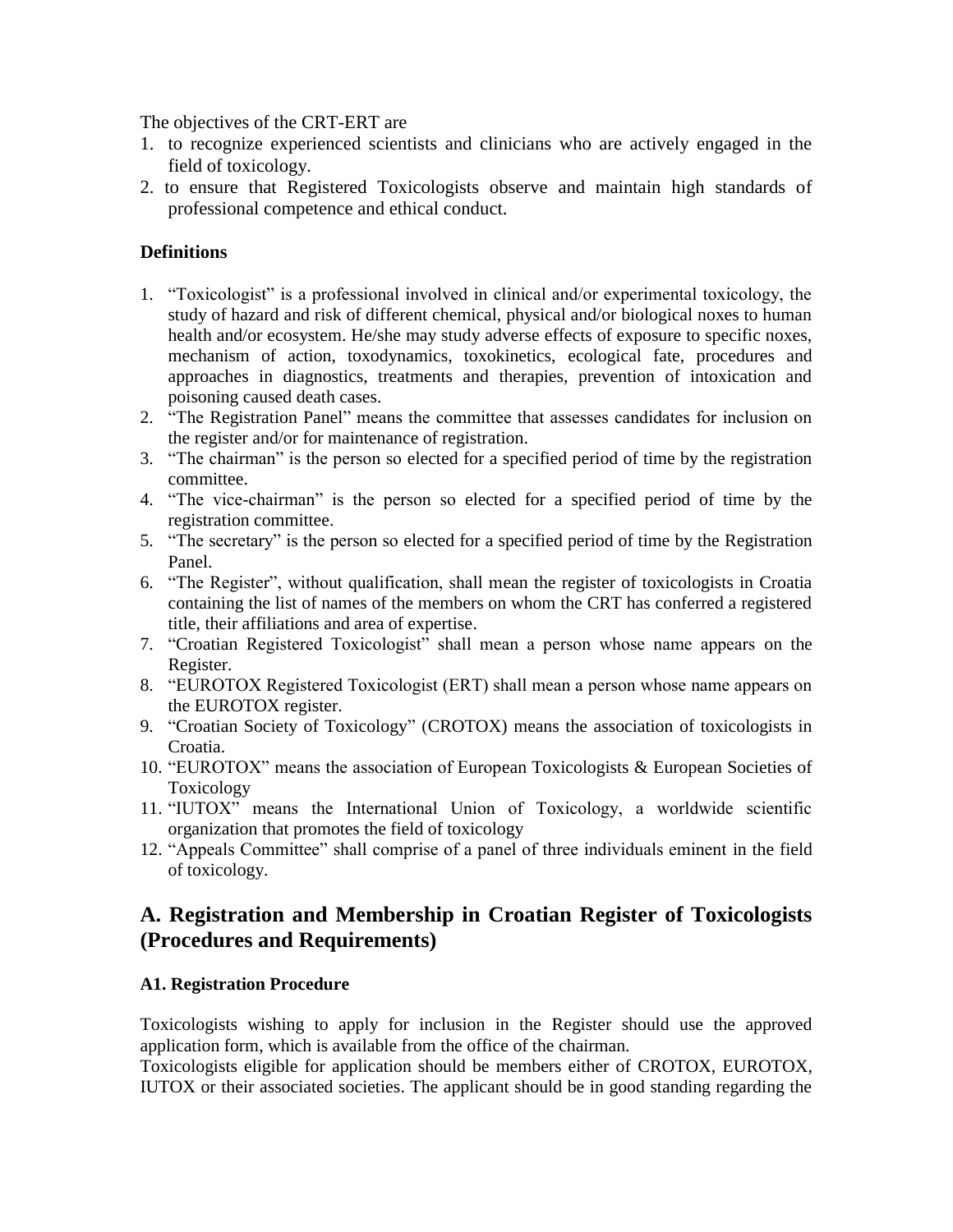application fee, and confirm in writing the acceptance of the "Rules of the Croatian Register of Toxicologists Certified European Registered Toxicologist".

Applications for membership should be sent to the Croatian Registration Panel. They can be made at any time, but cut-off date is May 31. The applicant's suitability for membership shall be considered by the Registration Panel before October 31 in this year and shall be notified regarding decision, in writing, not later than December 31 of this year.

Application dossier should contain:

- 1. Annex 2 Application and Evaluation Form
- 2. Motivation Letter
- 3. Detailed CV
- 4. List of Publications
- 2 Recommendation Letters (as stated under the Article A2. Alinea 4.)

In the event that the Croatian Registration Panel declines to approve membership for any particular applicant, the applicant may apply at a second and subsequent occasions as soon as she/he has met the admission criteria.

If an applicant does not agree with the decision of the Croatian Registration Panel, upon her/his request, in writing, pointing out the possibly inconsistencies in evaluating the eligibility for the CRT the application will be reconsidered. In the event that the applicant does not agree with the decision after reconsideration by the Croatian Registration Panel, she/he will be given an opportunity for independent appeal to the Croatian Appeals Committee.

### **A1.1. Fees**

A fee of 1000 kn has to be paid in advance with each application for registration and maintenance of registration, respectively. For non-members of CROTOX but of EUROTOX, IUTOX or their associated societies the fee amounts of 2.000 kn has to be paid likewise in advance.

If necessary, the fees may be adapted by the Registration Panel in consultation with the Presidium of CROTOX. Charges are set such that the register shall be self-financing. Any net profit will be retained by CROTOX and used to promote the register and help provide continuing professional development/education for members.

### **A1.2. Membership Implementation**

The registered professional title of the CRT shall be "Croatian Registered Toxicologist". Members of the CRT are entitled to be registered by EUROTOX as EUROTOX Registered Toxicologist.

Members of the CRT must inform the Register if they retire or if they are no longer working in directly in the field of toxicology.

Registration expires on December 31 of the fifth year following the date of registration or maintenance of registration.

### **A2. Requirements**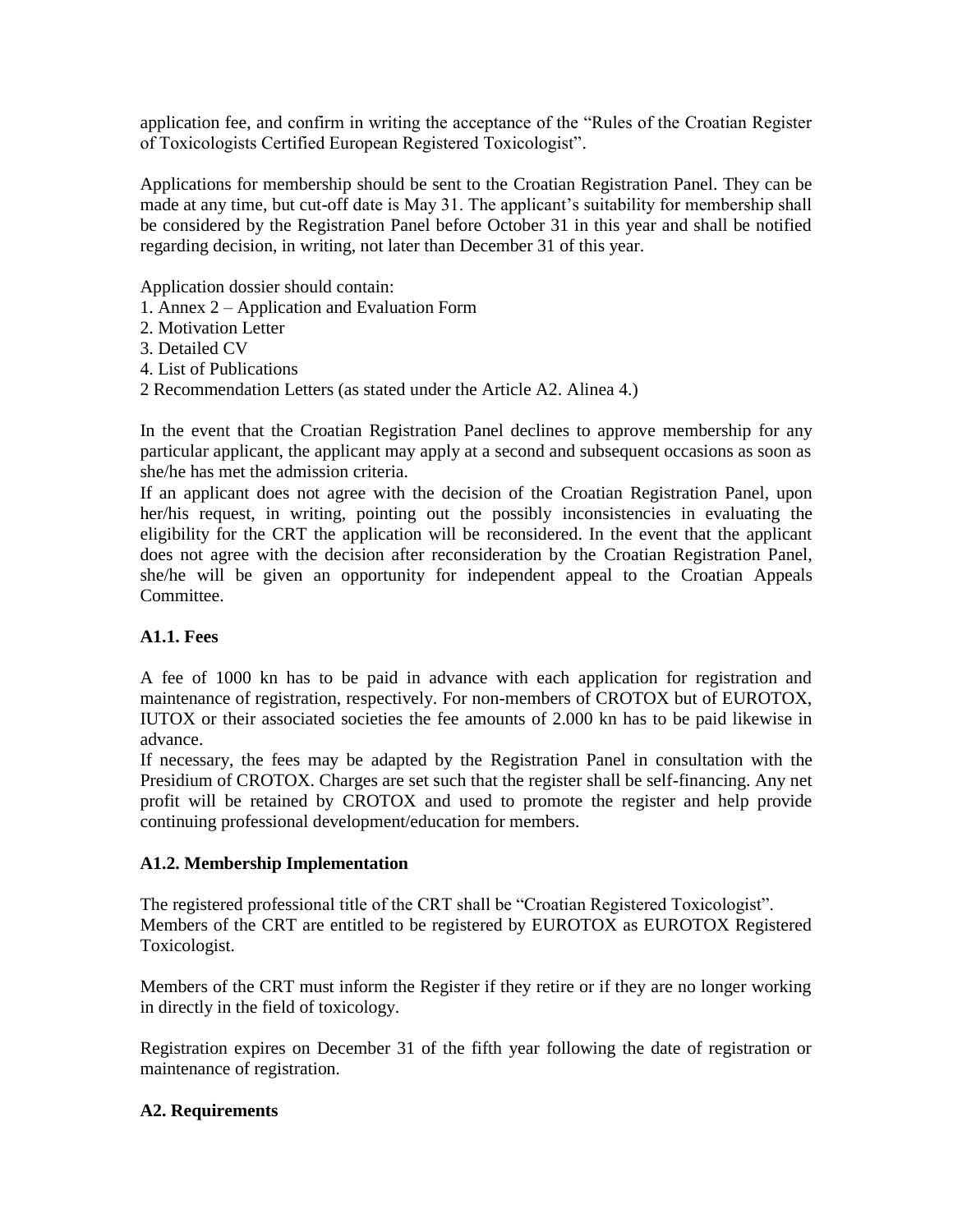The prerequisites for registration include fulfillment of the recommendations of EUROTOX as last amended for certification as EUROTOX Registered Toxicologist:

• An academic degree in a toxicology relevant discipline, e.g. medicine (human, veterinary), biomedicine sciences, and natural sciences (pharmacy, chemistry, biochemistry, molecular biology, biology, nutritional, agricultural, environmental and health sciences) from a recognized European Union university or its equivalent

• Basic knowledge of the major areas of toxicology. There are two routes to meet this requirement:

Route 1 is by attendance of appropriate courses

Route 2 by practical experience and on the job training

• At least 5 years of relevant toxicological experience

• Suitability for Registration, e.g. by published works, confidential reports or assessments

• Current professional engagement in the practice of experimental/clinical toxicology

To apply for Registration, the applicant should provide to the Croatian Registration Panel following documentation:

1. A CV containing relevant information such as details of scientific education, of current and past employments and of professional activities performed.

2. Documentation of academic education before commencing further higher-level education and professional training (*entry level knowledge-base*)

Before starting toxicological training leading to registration a candidate will have been educated in a science subject with a relevant link to toxicology as stated in the first Article of Requirements. This basic educational background will have been acquired by attendance of a full‐time taught course at a university for at least three years and documented by a university degree.

3. Minimum accomplishments during further higher-level education and professional training (*applied knowledge-base*)

In addition to basic academic training in science, a candidate for Registration will have undertaken further theoretical and practical training, and will provide evidence for achievement of the minimum standards set out in sections B and C.

3.1. Acquisition of basic theoretical knowledge will be documented by credits/certificates from appropriate courses, workshops or equivalent qualification.

3.2. Alternatively basic theoretical knowledge can be acquired by long‐standing experience and on the job training, and will be documented by peer‐reviewed publications, confidential reports, assessments, teaching activities, knowledge‐based decision‐making or advisory activities, delegation into expert committees, internal studies (information on numbers, topics and methods used), names of customers or indication of branch or other achievements, subject to expert opinions.

3.3. Practical training and acquisition of hands‐on experience and communication skills will be shown by publications, reports, or assessments, subject to expert opinions.

4. Expert opinions (Letter of Recommendation) evaluating the candidate's knowledge, skills, experience, and professional standing should be provided by two eminent toxicologists who are registered ERT, or are familiar with ERT requirements. They should know the applicant personally as well as his/her background and professional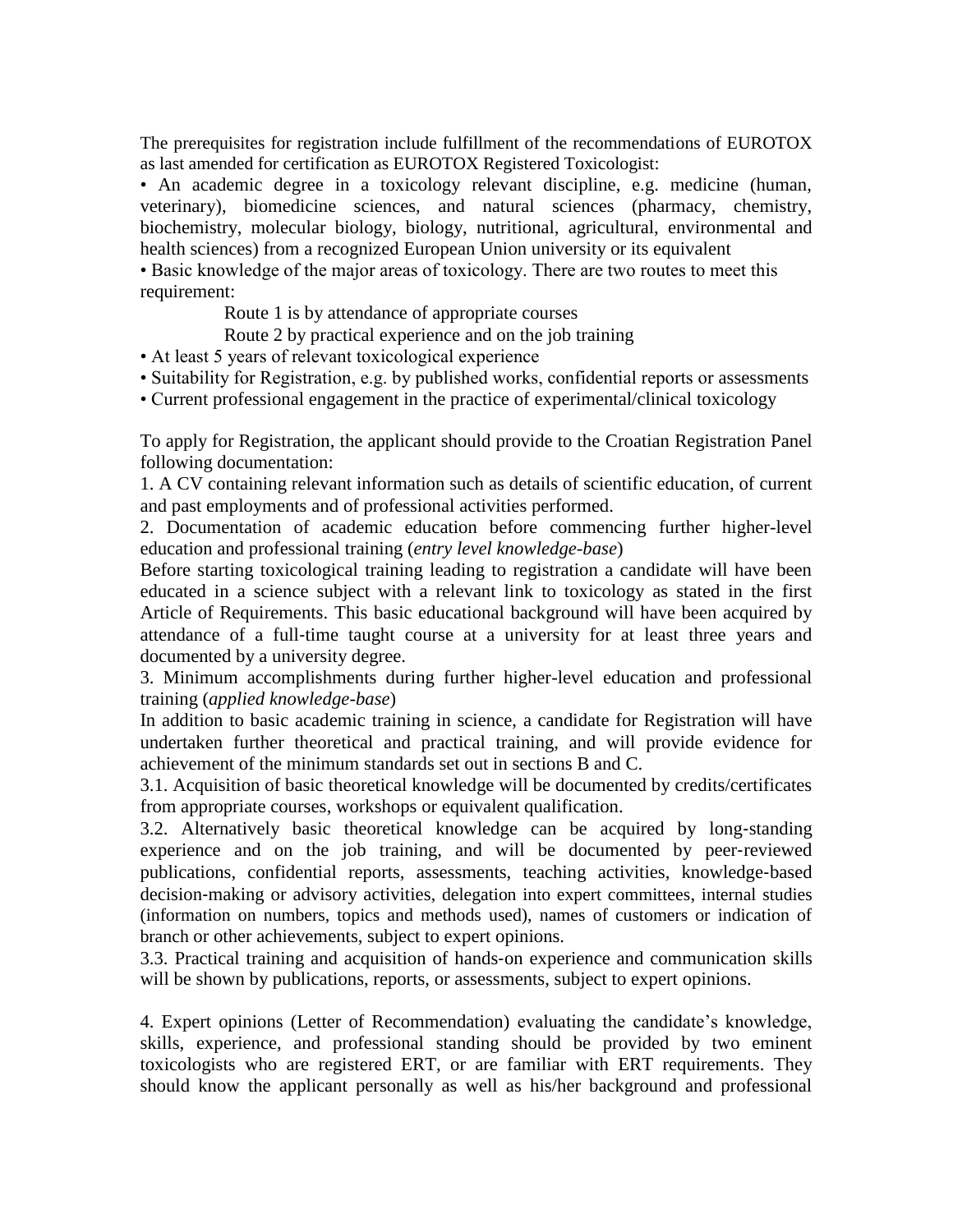performance. One reviewer, but not both may be from the applicant's current place of employment.

## **B. Theoretical Training**

### **B1. Purpose**

Theoretical training in toxicology, with associated practical working to re-enforce concepts, is essential. Such training can be provided on a modular basis. It should provide basic knowledge of the major areas of toxicology and embrace at least the topics defined in B2. Section.

### **B2. Topics**

A candidate for registration will have undertaken theoretical training in the following core topics areas  $B1 - B13$  and in at least one elective topic such as listed under  $B14 -$ B22:

- B 0. Introduction: History, Tasks, Scope and Ethical Principles of Toxicology
- B 1. Animal Science incl. Ethical Rules and 3 R Principle
- B 2. Experiment Design, Biometry and Statistics
- B 3. Cellular Toxicology and Molecular Toxicology
- B 4. Metabolism and Kinetics of Xenobiotics
- B 5. Organ Toxicology and Toxicological Pathology
- B 6. General Toxicology, Introduction to Risk Assessment
- B 7. Environmental Toxicology, Exposure Assessment and Biomonitoring
- B 8. Epidemiology, Toxicogenetics
- B 9. Clinical, Occupational and Forensic Toxicology
- B10. Mutagenesis and Carcinogenesis
- B11. Reproductive and Developmental Toxicology
- B12. Immunotoxicology
- B13. Regulatory Toxicology

In addition, two topics, or one comprehensive topic, such as listed below are mandatory:

B14. Drug Safety Assessment: Non‐clinical, Clinical, Post‐Approval Studies, Safety Pharmacology, Expert Report, Drug Regulation

B15. Safety Assessment of Food, Cosmetics and Other Consumer Products, Regulations

- B16. Ecotoxicology
- B17. Risk Assessment
- B18. Neurotoxicology and Behavioural Toxicology
- B19. Nanotoxicology
- B20. Alternative Testing Methods and their Use in the Regulatory Framework
- B21. Computational Toxicology
- B22. Mechanistic Toxicology and "Omics" in Toxicology

Additional elective topics can be offered by the Croatian Registration Panel upon prior notification of EUROTOX (Education and Registration Subcommittees).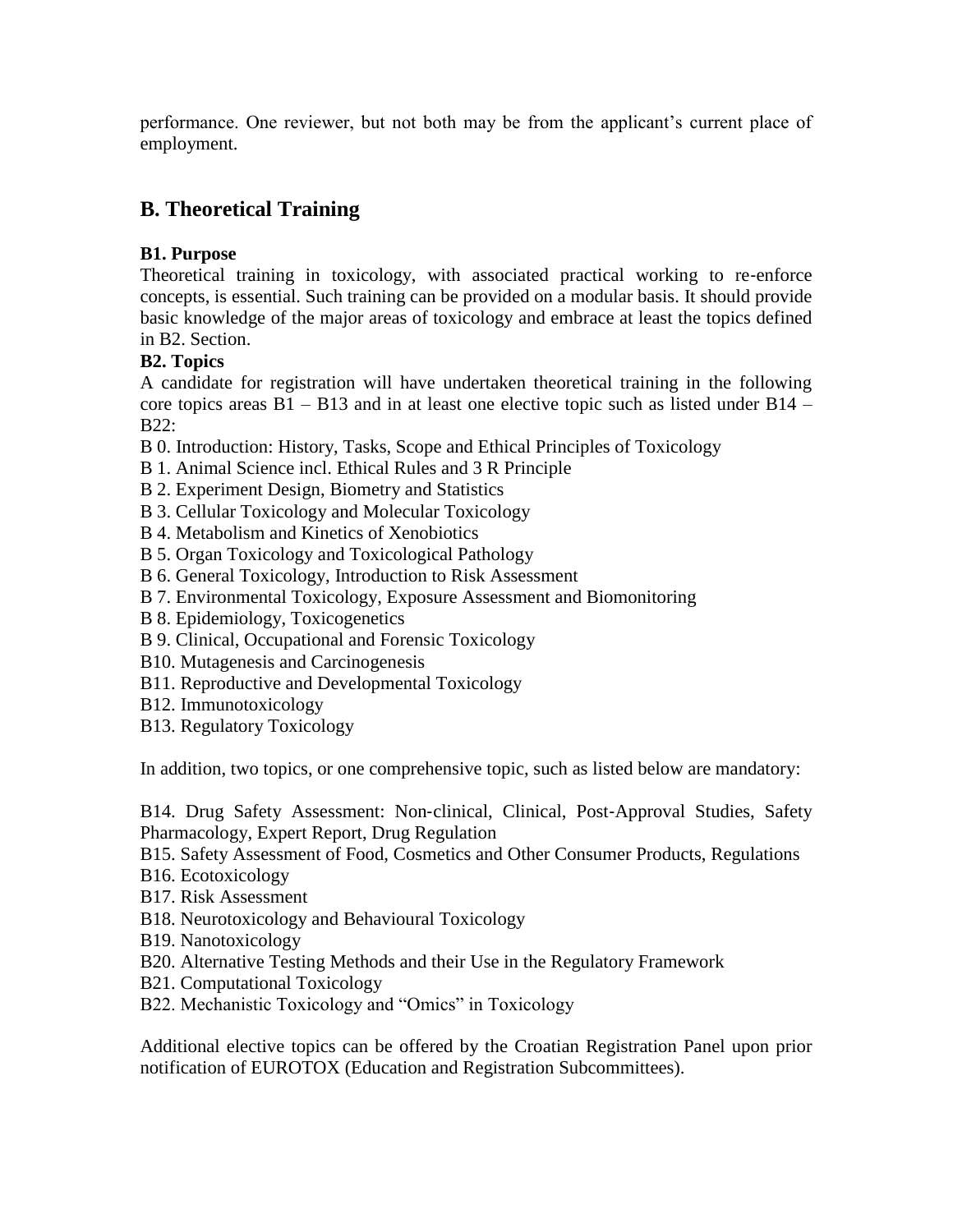Topics B0 – B13 and some of the elective topics are essentially covered in the existing ERT courses in Europe. Course directors and national registering bodies decide details of contents and sequence. Curricula of ERT courses currently offered should be notified to EUROTOX (Education and Registration Subcommittees).

Topics may be presented as modules consisting of lectures, site visits, demonstrations, and exercises. Case studies by individual participants are particularly encouraged to practice risk assessment and classification of chemicals. Distant teaching and learning will be used where feasible. At completion of each topic an examination has to be passed.

### **B3. Course level and time needed**

Course levels will correspond at least to the Master level. Each topic will probably involve 3‐5 days, in some cases up to 10 days of contact time, except B0, which may require only a few hours.

If studied from the beginning, with no credit given for content of previous degrees, then about 15‐26 weeks of 30 hr per week contact time should be allocated to undertake the theoretical basis needed for eventual registration.

Comprehensive topics: Some elective topics such as B14, B15, B16, B17, may be organized to offer comprehensive specialized training. They will usually consist of more than one module and will need more than 10 days of contact time.

### **B4. Credits**

Applicants for registration will be expected to present credits in all 13 core and the (1 or 2) elected topic(s).

This syllabus can be certificated partly or entirely if the respective content has been covered in an appropriate higher academic degree (MSc, PhD) or course.

Credits may be obtained from modules based in more than one country.

### **B5. Follow-up**

It is recommended that course directors and/or national registries monitor the success of ERT courses by follow-up of participants. Indicators may be grades reached at examinations, positions obtained, special achievements, etc.

### **C. Practical training and experience**

Practical training and experience, for a period of not less than 5 years, must be related to toxicology. Training will usually be on the job, based on laboratory, clinical, computerassisted or regulatory work. In some cases toxicologists will undertake research and be based in a single department / under a single named mentor: candidates for registration are advised to ensure at the outset that their intended course of study is seen, by a senior ERT or member of the CRT, as appropriate and applicable to the eventual target of Registration.

### **C1. Practical awareness**

A candidate for Registration will be expected to have obtained Practical Awareness (knowledge of major techniques and their merits and limitations, not necessarily hands-on experience) in the topics listed below. In addition an in-depth knowledge and experience will be expected in at least two of them: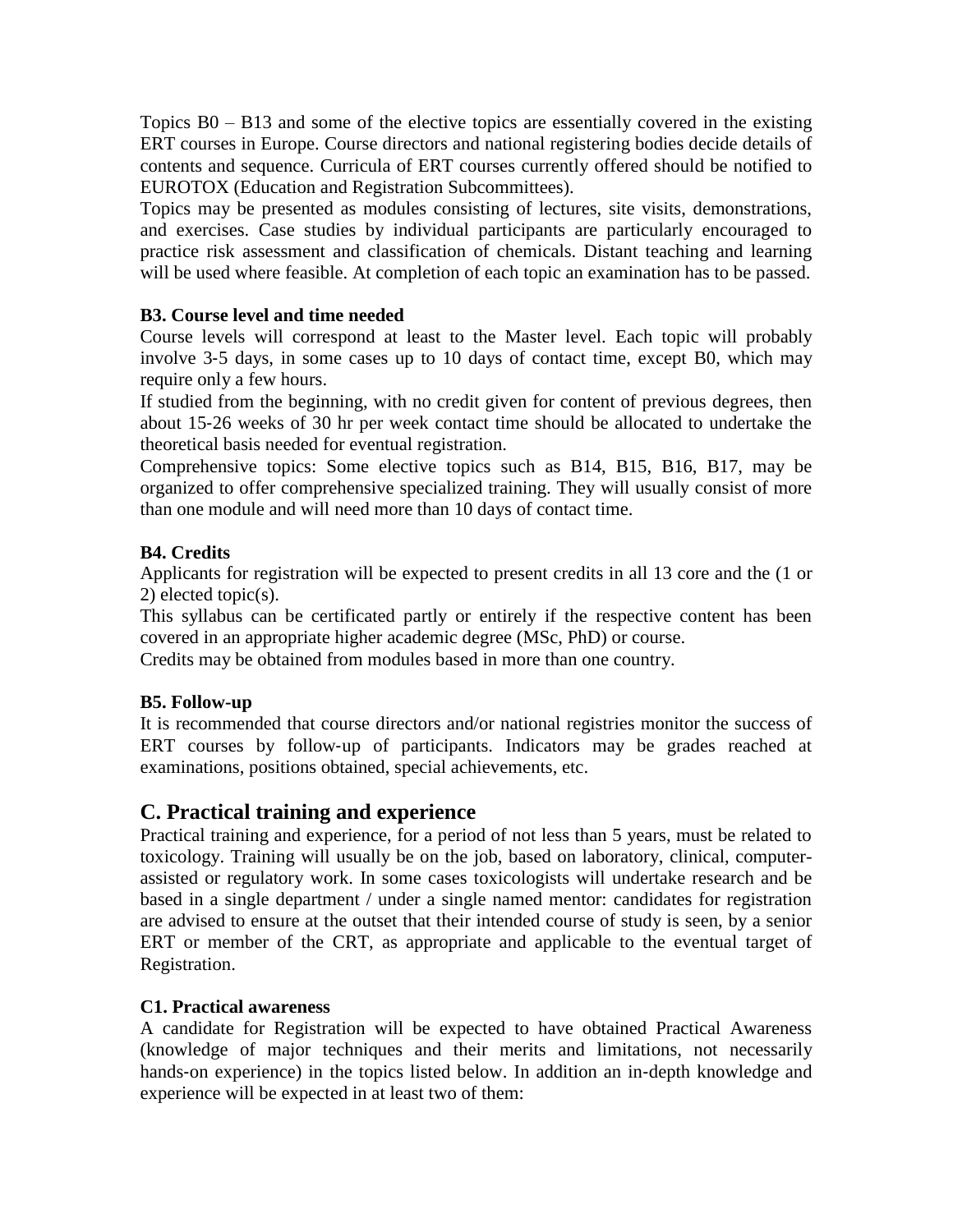1. Post‐mortem Methods, Animal or Human Pathology and Histology. Microscopic recognition of the major pathological processes. Foetal and neonatal examination for malformations.

2. Making Observations and Records of signs in Animals or Humans. Humane Dosing, Sampling and Euthanasia of animals;

In vivo Monitoring, Biomonitoring, Biomarker studies on animals or humans. Prevention, diagnosis and treatment of acute or chronic chemical exposure and poisoning.

3. Principles and Techniques of Cell Culture. Testing for compound effects on cells in culture, including applied methodology such as the Ames Test; recognition of basic chromosomal aberrations, blood film analysis, subcellular fractionation techniques.

4. Standard Analytical Methods and Techniques, e.g. spectrophotometry, gas and high performance liquid chromatography, mass spectrometry;

Biochemical and molecular techniques: e.g. protein determination, enzyme activity, blotting and antibody‐based techniques, radiochemistry, Reverse‐transcriptase (RT) and Real time (RT)-polymerase chain reaction (PCR), "omics" techniques.

5. Design of experiments, biometric and statistical procedures. Data Retrieval, Data Derivation, Computer assisted technologies, data‐bases, data‐banks, and data acquisition. 6. Determination of pharmacokinetic parameters and compound metabolism.

7. Procedures in Risk Analysis (Risk Assessment, Management and Communication), Regulatory Toxicology, Data reliability and relevance, Risk‐assessment experience under mentorship.

### **C3. Documentation of practical experience, communication skills, authorship**

Candidates for registration will have documented their practical experience by at least 5 confidential reports, assessments, or publications. Reports and assessments should be suitable for submission to regulatory agencies or for regulatory decision-making. Publications should have appeared in peer‐reviewed scientific journals. It is regarded as essential that these papers demonstrate a high standard of critical ability and communication skills. Critical ability and communication skills can be documented further by a record of oral presentations and through authorship of written reviews and a dissertation/thesis. Examples should be included with any application for Registration.

### **C4. Confirmation**

For all the above mentioned the candidate for registration will be expected to provide written confirmation from relevant supervisors.

### **D. Maintenance of Registration (Re-Registration)**

On a 5‐year basis, Registered Toxicologists will be expected to re‐affirm their registration credentials and document their continued professional awareness, education and practice. As a minimum, to remain registered, a candidate must be working as a toxicologist, and according to the recommendations of EUROTOX in the valid version of certification as "EUROTOX Registered Toxicologist", must submit to the Croatian Registering Panel: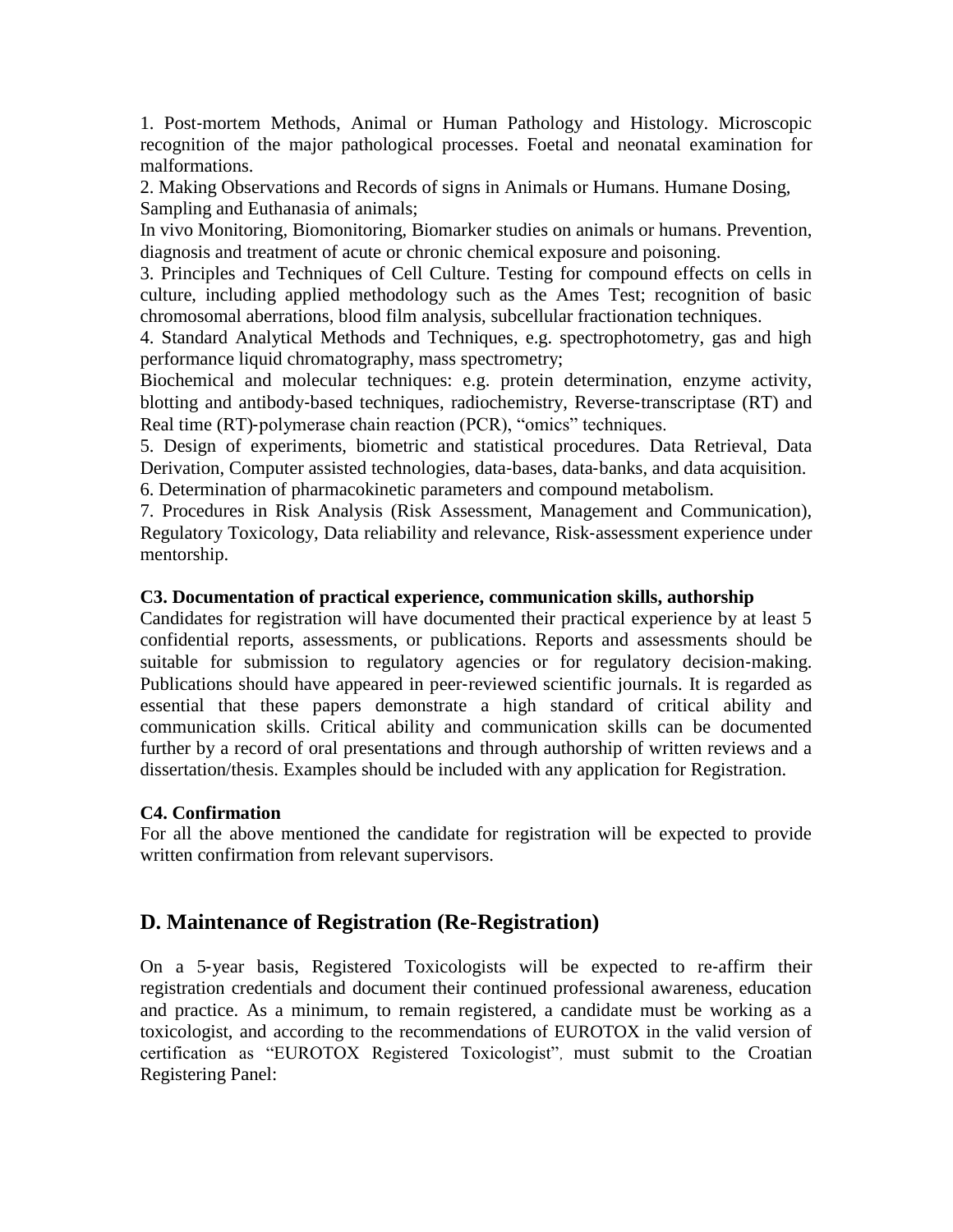1. An updated CV containing relevant information such as details of post(s) held and of professional activities performed during the past 5‐year period of registration.

2. Confirmation of professional toxicological activity in responsible position by evidence such as list of internal studies (with information on numbers, topics, methods used, branch of customers), list of publications, employment references, delegation into expert committees, teaching and mentoring.

3. Documentation of continued professional awareness and education in Toxicology such as yearly attendance of educational courses and meetings, presentation of lectures or posters, teaching activities, publications, activities in expert committees and similar. These activities will comprise at least five working days per year.

As stated under the Subsection **A1.1. Fees,** a fee for re-affirmation is 70 % of registration fee has to be paid in advance with each application for maintaining registration.

### **E. The National Registering Body (Croatian Register of Toxicologists) E1. Relationship of a registering body with its national body and EUROTOX**

The Croatian Register of Toxicologists (participating registering body) will have lodged (and had accepted) its criteria for registering toxicologists with the Croatian Society of Toxicology (national body). The Croatian Society of Toxicology in turn, will have lodged (and had accepted) these criteria with EUROTOX. One registering body only is accepted per country. The CRT will notify significant changes of their criteria to the EUROTOX Registration Subcommittee.

### **E2. Criteria of the Croatian Register of Toxicologists as a participating registering body**

The criteria will address the following:

### • *Legislative Aspects (= application)*

An outline of what is expected from candidates, expressed in local terms. There is an ongoing responsibility for quality control of the assessment process.

### • *Executive Aspects (= evaluation)*

A constitution and modus operandi for the assessment panel, which task is to validate the individual's candidature and application for registration.

### • *Judicial Aspects (= appeal)*

An outline of what steps will be taken in the event that there is an objection to the panel's decision

### **E3. Executive Organs**

### **E3.1. Croatian Registration Panel**

E3.1.1. Authorities and duties of the Croatian Registration Panel are:

- 1. Assessment of candidates for inclusion in the register or maintenance of registration.
- 2. Exclude or remove a member from the Register.
- 3. Advising and contributing to the development of Croatian Register of Toxicologists.

4. Preparing an annual report and submitting it to CROTOX.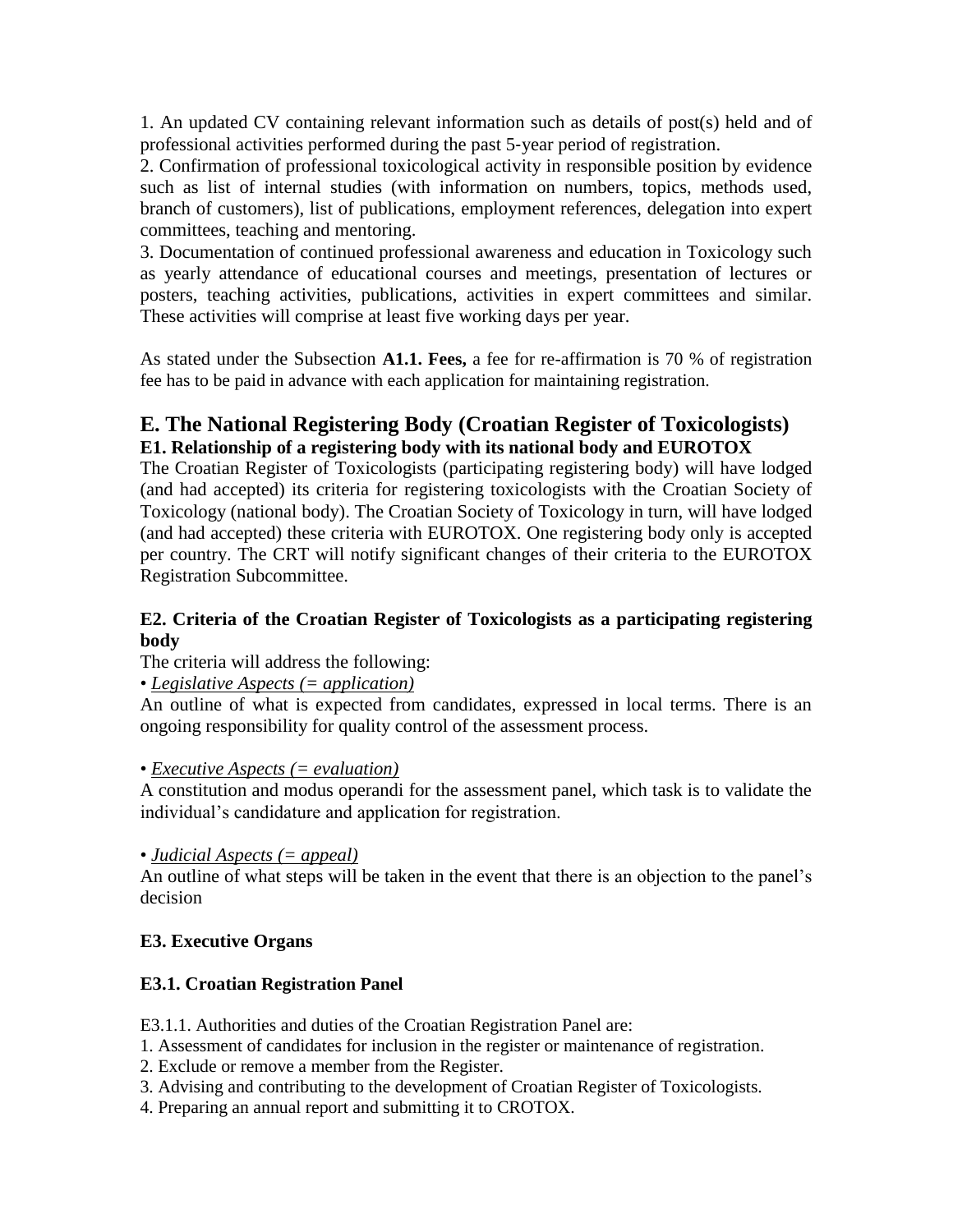5. Setting and, if necessary adapting fees for registration and maintenance of registration in consultation with CROTOX.

#### E3.1.2. Composition of the Registration Panel

The Registration Panel consists of 5 members, preferably 2 of them should be male. Four members are elected by the General Assembly of CROTOX at the period of 5 years and one is a nominated representative of the EUROTOX Registration Sub-Committee. Registration Panel members may be re-appointed with no limitation in the number of terms of office.

#### E3.1.3. Registration Panel Sessions

The Panel will meet at least twice a year (June and December) to evaluate applications for the Registration and Re-Registration, send reports on approved applications to EUROTOX, reevaluate the applications upon first-level appeal submitted by an applicant whose request for registration has not been approved, and ensure continuing registration. A quorum of 3 members must be present and decisions should be made by simple majority. The member nominated by the EUROTOX registration committee can deliver his founded vote in writing before the session. If there is an equality of votes, the voting may be repeated two more times. If still no decision is reached, the chairman has a casting vote.

Non-voting observers may be invited to session at the discretion of the chairman.

Members of the Registration Panel are obliged to keep in strict confidentiality any information provided by applicants in their applications or first-level appeals if designated by the applicant as confidential.

Basically, all related activities of Registration Panel members are exerted on a voluntary basis. Travel cost and any additional related activities can be refunded depending on the available funds.

E3.1.4. Registration Panel chairman and vice-chairman

The registration committee members will elect a chairman and a vice-chairman from amongst their number every 5 years.

The chairman will manage the day-to-day affairs, including statutory obligations of the CRT and shall implement the decisions of the CROTOX in relation to the CRT specifications and any requirements arising from new regulations for membership of the European Register of Toxicologists.

The chairman or in case of her/his absence the vice-chairman will chair the sessions of the Registration Panel.

#### E3.1.5. Secretary

The Secretary and the Vice-Secretary are provided by CROTOX. The secretary shall take minutes of the Registration Panel sessions.

The secretary shall have custody of all the documents and records belonging to the CRT and shall maintain the CRT.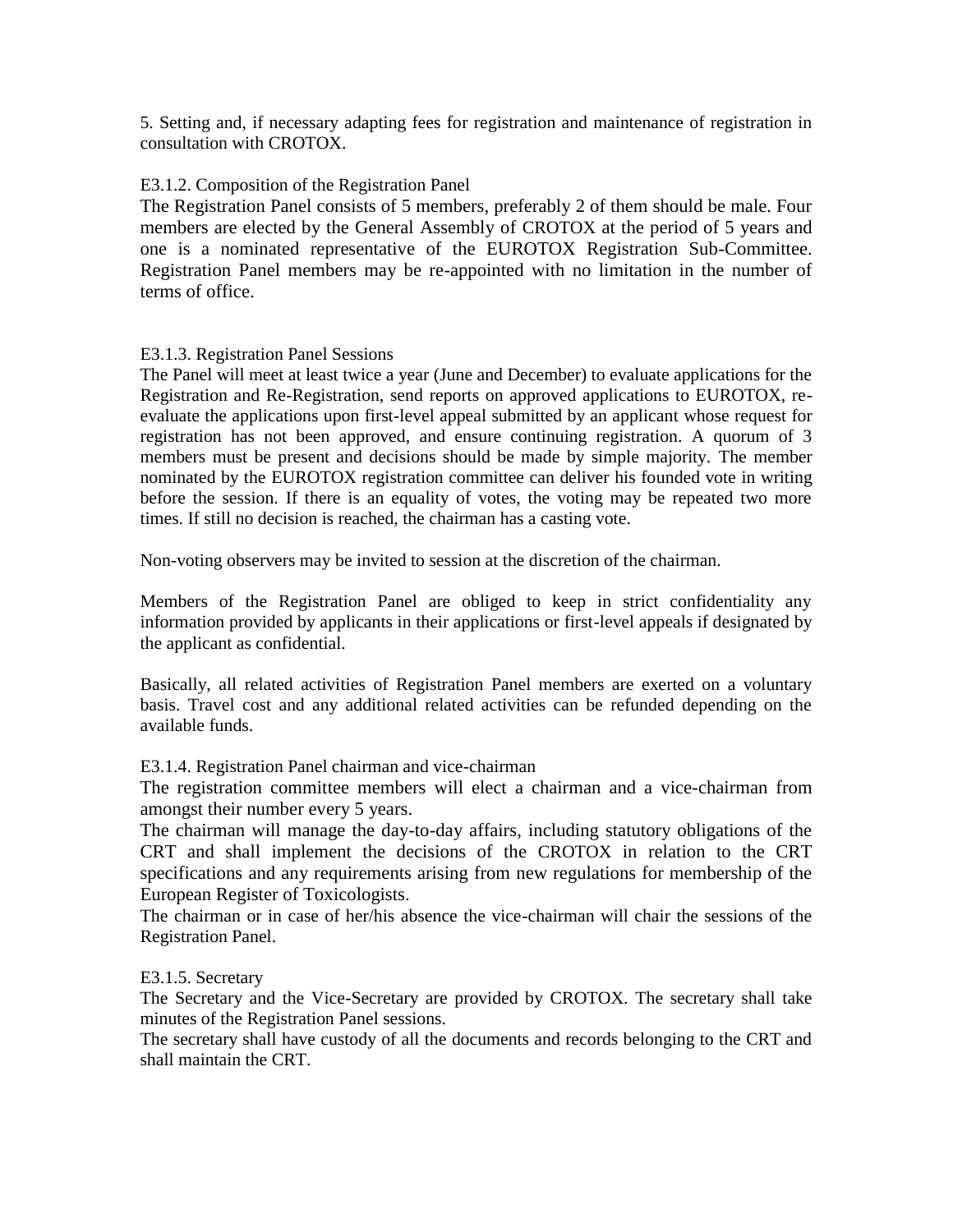The secretary maintains the register and accounts of the CRT. Subject to the available funds of the CRT she/he refunds any travel cost of members of an executive organ and any other additional costs resulting from related activities of panel members.

She/he advises interested applicants on the requirements for registration.

She/he notifies and informs the applicants for registration of the Registration Panel's decisions as soon as feasible.

She/he prepares Registration Certificates once the applicants have been admitted and fees have been paid. He notifies EUROTOX of the registered members of the CRT including dates of registration.

The secretary prepares a draft annual report for submission to CROTOX, addressing at least the following:

1. The numbers of those applying for inclusion in the register or maintenance of registration, the outcome of applications and the names of those approved for inclusion in the register or the maintenance of registration.

2. The names of those who have been removed from the register.

3. Needs for continuing professional development of members.

4. A review of the current financial status of the register.

#### **E3.2. Appeals Committee**

The appeals committee is elected by the general assembly of CROTOX. It comprises 3 members eminent in the field of toxicology. Current members of the Croatian Registration Panel are not eligible. Preferably at least one member should be female. The period of service is 3 years. Members can be re-elected. Basically, all related activities of Appeals Committee members are exerted on a honorary basis. Travel cost and any additional related activities can be refunded.

The Appeals Committee elects a chairman and a keeper of the minutes from amongst their number.

The Appeals Committee decides to the best of its knowledge in the presence of all members with simple majority.

The decision of the Appeals Committee will be binding on all parties

Appeals against the decisions of the Registration Panel to the Appeals Committee are at the appellant´s cost in the form of a bond that is reimbursable if the appeal is successful.

### **F. Tasks to be undertaken by the lead body (EUROTOX)**

### **F2. Training**

F2.1. Through monitoring schemes designed to facilitate the registration of toxicologists, the lead body (EUROTOX Education and Registration Subcommittees) seeks to identify training needs and encourage the provision of such training.

F2.2. Although national differences will be encountered, it is desirable that strenuous efforts are made to ensure that the quality and performance of participating institutes, programs and teachers, and the standards and conduct of examination are harmonised as fully as possible. Individual scientists must reach or exceed a common acceptable standard as set out from time-to-time by an overarching body (presently EUROTOX).

F2.3. Each course or module, from EUROTOX or Non-EUROTOX organizers, which a CRT has evaluated, recognized and recommended for approval by EUROTOX Education and Registration Subcommittees, will be approved at the next meeting of the two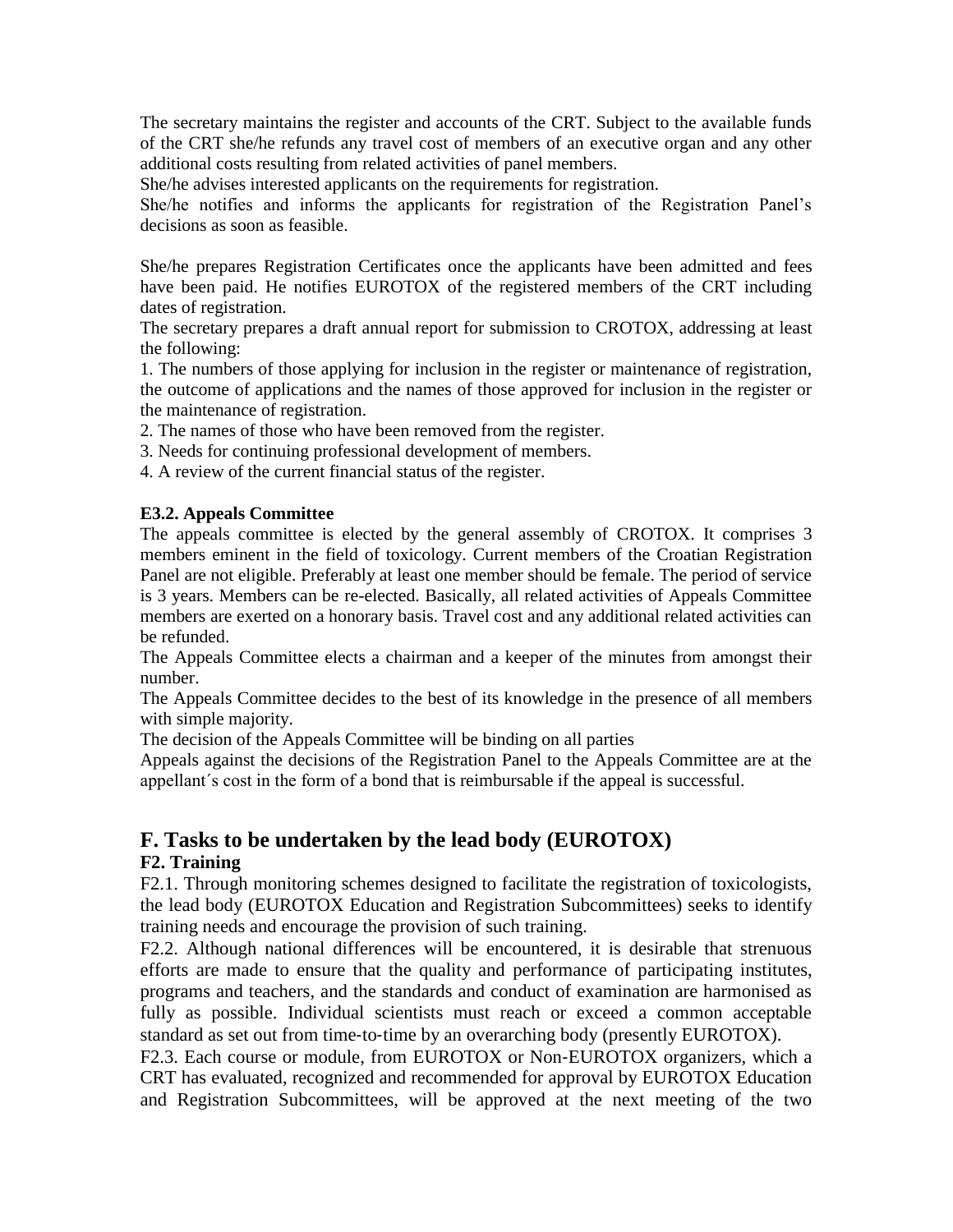subcommittees. Subcommittees can decide, for a specific course/module, to request further information and, based on re-evaluation, recommend alterations or reject approval. In general, accreditation can be allotted to entire programs or several or single modules. Approvals are to be renewed after major changes.

F2.4. In collaborative training schemes, more than one institute and country may contribute modules. In order to stimulate a wide range of teachers, these should be encouraged, if necessary, from outside the training establishments.

F2.5. EUROTOX Education and Registration Subcommittees / the EUROTOX secretariat maintain records of all curricula / course programs and modules accredited for registration.

F2.6. A list of all accredited courses and modules is shown on the webpage of EUROTOX.

### **F3. Registration**

F3.7. In order to enforce harmonization of standards for registration the EUROTOX Registration Subcommittee will provide a template describing in detail how the criteria outlined under E2 should be implemented, if a member society seeks to set up its own national scheme within the EUROTOX guidelines.

F3.8. Existing registration bodies are encouraged to adapt their regulations in order to ensure concordance with the template describing the criteria of Registration (see F3.7.).

F3.9. The EUROTOX Registration Subcommittee is able to provide information regarding National Registries that are envisaged, in order to facilitate participation between National Societies, for example in establishing conjoint schemes.

F3.10. EUROTOX provides observers who can assist in setting up of national schemes. Appointment of these observers is co-ordinated by the Registration Subcommittee.

F3.11. One of the members of newly approved National Registration Committees and Appeal's Committees should be delegated by the EUROTOX Registration Subcommittee (preferably the chair and a present or former member) during the National Committee's first 3 years at least to assist in running the registration processes.

F3.12. Individual members ‐ EUROTOX will provide an advisory role for its individual members; for those not adhering to a National Society, the Registration Subcommittee may be able to guide applicants to an appropriate registry and to play a judicial role in some cases. Such tasks are co-ordinated by the EUROTOX Registration Subcommittee with help from the EUROTOX Executive Committee as necessary.

F3.13. If a national scheme or procedures exhibit serious deficiencies, which are incompatible with the quality standards observed by the majority of registering bodies (and described in the present guidelines), the EUROTOX Education and Registration Subcommittees will give advice how to improve procedures/contents concerned. If improvements are rejected or performed insufficiently, the EUROTOX Executive Committee, upon notification by the Education and Registration Subcommittees, will decide whether registrations by that registering body will be excluded from EUROTOX registration. The registering body can appeal against exclusion to the Appeals Committee. This committee comprises three members eminent in Toxicology, namely a former president of EUROTOX and two current chairpersons of national registering bodies. The Business Council elects members, along with 3 deputies, every 4 years.